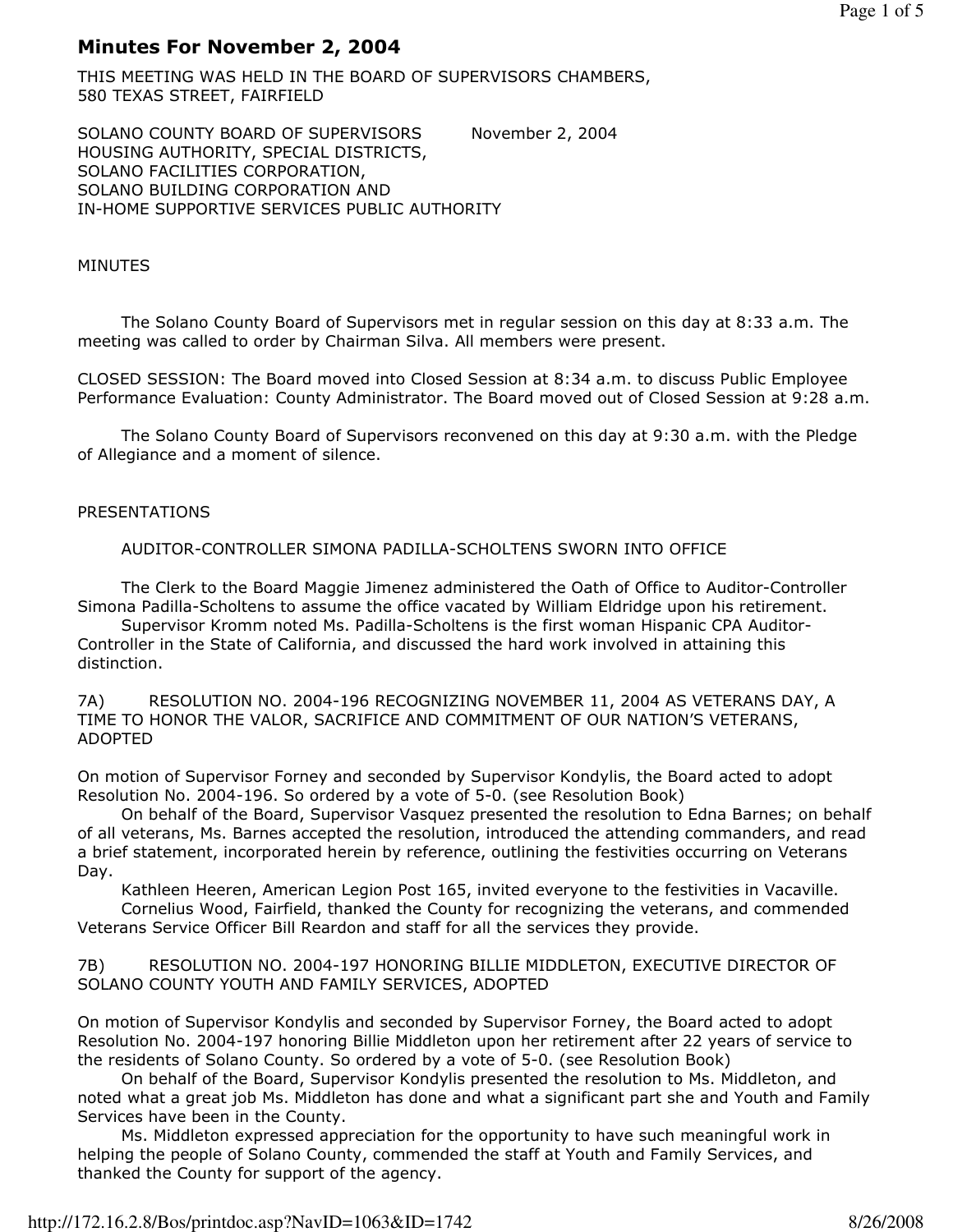# 7C) "2004 COUNTIES CARE HOLIDAY FOOD DRIVE CHALLENGE", ACCEPTED

 Larry Sly, Food Bank of Contra Costa and Solano, discussed the holiday charitable challenge to Solano County employees by the employees of Contra Costa County, encouraged Solano County participation in raising funds to purchase food for the hungry, and discussed how the food bank can stretch those dollars to feed the hungry. Mr. Sly displayed the perpetual trophy noting the winner of the food drive would have the honor of displaying this trophy for an entire year.

 Supervisor Kromm posed questions regarding accounting the total County contributions, Mr. Sly noted material has been distributed to the departments by the County coordinator Reggi Blancett in the County Administrator's Office, funds will be calculated on a per capita basis for the challenge calculation purposes, and noted that for every dollar the Food Bank gets they can get approximately \$5 worth of food out into the community.

The Supervisors accepted the challenge and committed to contributions of \$100.

7D) RESOLUTION NO. 2004-198 RECOGNIZING BRIAN L. COOLEY UPON HIS RETIREMENT FOR HIS MANY YEARS OF SERVICE TO SOLANO COUNTY, AND PLAQUE OF APPRECIATION, APPROVED

On motion of Supervisor Vasquez and seconded by Supervisor Kondylis, the Board acted to adopt Resolution No. 2004-198. The Board further acted to authorize a Plaque of Appreciation for Brian Cooley. So ordered by a vote of 5-0. (see Resolution Book)

On behalf of the Board, Supervisor Vasquez presented Mr. Cooley with Resolution No. 2004-198 honoring him upon his retirement after 19 years of service to Solano County as Superintendent of Fouts Springs Youth Facility.

Supervisor Forney presented Mr. Cooley with a Plaque of Appreciation and discussed the girls program that is now closing, and the need to focus on mentoring the children after they graduate.

On behalf of the Solano Superior Courts, Executive Officer Chuck Ramey thanked the Board for the great resource of Fouts Springs Youth Facility, discussed the challenges Mr. Cooley has faced over the years, and presented Mr. Cooley a Plaque of Appreciation from the Judges of the Solano Superior Court.

Mr. Cooley noted his appreciation for the support by the Board, what a wonderful job this has been and urged the Board to keep the program going.

## ITEMS FROM THE FLOOR

## APPEARANCE BY DONALD TIPTON RE VARIOUS ISSUES

Donald Tipton, Vallejo, voiced his concerns regarding budget cuts to the Vallejo Housing Authority and the Housing and Urban Development (HUD) Section 8 Program, the increase in the portion tenants will have to pay on the Section 8 Program, with delayed telecast of the Board of Supervisors meetings on the Vallejo service channel, and the 5% franchise fee for cable television being charged to the residents in the unincorporated area.

## APPROVAL OF AGENDA

On motion of Supervisor Kondylis and seconded by Supervisor Forney, the Board acted to approve the submitted Agenda, incorporated herein by reference. So ordered by a vote of 5-0.

## CONSENT CALENDAR

 On motion of Supervisor Kondylis and seconded by Supervisor Forney, the Board acted to approve the following Consent Calendar items by a vote of 5-0.

13) MINUTES OF THE BOARD OF SUPERVISORS MEETING OF OCTOBER 12, 2004; JOINT MEETING WITH SOLANO COUNTY FAIR ASSOCIATION OCTOBER 12, 2004; RURAL NORTH VACAVILLE WATER DISTRICT OCTOBER 12, 2004, as outlined in the Agenda Submittal from the Clerk of the Board dated November 2, 2004, incorporated herein by reference, approved.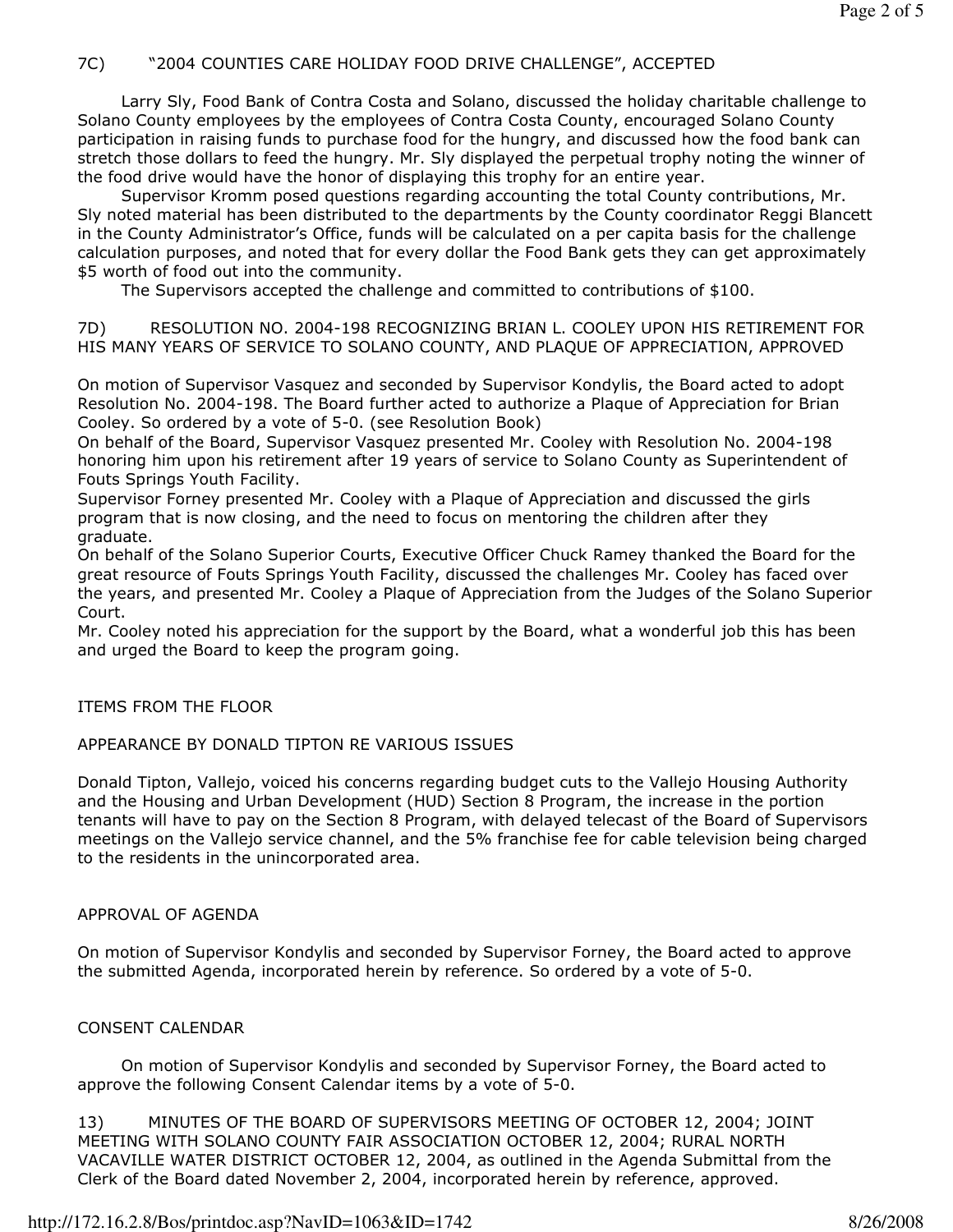14) DONATION AGREEMENT RE DONATION OF LAND BY SANCHEZ, ET AL, as outlined in the Agenda Submittal from General Services dated November 2, 2004, incorporated herein by reference, approved and County Administrator authorized to sign said contract on behalf of Solano County.

RESOLUTION NO. 2004-199 OF INTENTION TO ACCEPT DONATION OF REAL PROPERTY LOCATED NORTH OF FLANNERY ROAD AND EAST OF HIGHWAY 113 IN THE UNINCOPORATED AREA OF SOLANO COUNTY, CALIFORNIA (PORTIONS OF SOLANO COUNTY ASSESSOR PARCEL #0042-170- 250, 0042-170-260, AND 0048-090-320), adopted. (see Resolution Book)

NOTICED/PUBLISHED HEARING RE DONATION AND FINAL DETERMINATION OF SIZE OF DONATION PARCEL, set for December 14, 2004 at 9:00 a.m.

15) COUNTY TREASURER'S QUARTERLY REPORT FOR THE PERIOD OF JULY 1, 2004 THROUGH SEPTEMBER 30, 2004, as outlined in the Agenda Submittal from Treasurer-Tax Collector-County Clerk dated November 2, 2004, incorporated herein by reference, received.

16A) NOTICE OF COMPLETION FOR THE SLURRY SEAL PROJECT 2004, COMPLETED BY CALIFORNIA PAVEMENT MAINTENANCE COMPANY, INC., as outlined in the Agenda Submittal from Resource Management dated November 2, 2004, incorporated herein by reference, approved.

16B) ANNUAL REPORT FOR THE ENGLISH HILLS TRANSPORTATION IMPACT FEE PROGRAM FOR FY2003-04, as outlined in the Agenda Submittal from Resource Management dated November 2, 2004, incorporated herein by reference, received.

16C) RESOLUTION NO. 2004-200 AUTHORIZING THE FILING OF AN APPLICATION FOR FEDERAL SURFACE TRANSPORTATION PROGRAM FUNDING FOR FY 2005-06 AND FY 2006-07, adopted.

#### **ORDERS**

18A) 2005 STATE LEGISLATIVE PLATFORM, APPROVED

Paul Yoder, Legislative Analyst, Gerber Shaw & Yoder, reviewed the information contained in the Agenda Submittal from County Administrator's Office dated November 2, 2004, incorporated herein by reference, regarding a status report on legislation of importance to Solano County. Mr. Yoder also discussed the continuing deficit of the State, the development of the Legislative Platform, and reviewed the level one-priority items 1 through 5.

Item 1 Sexual Abuse of Children: Supervisor Kondylis expressed concern regarding sexual abuse of children with relatives committing lewd acts with children receiving lighter sentencing than if a stranger committed the same act.

Supervisor Kromm expressed concern regarding Item 1 the proposed changes would remove the ability to grant probation, and noted the importance of counseling/treatment to solve the problem and break the pattern of abuse, and the need to provide treatment to the kids as soon as possible after the act.

Following a short discussion regarding this legislation, Chairman Silva suggested further review of Item 1 in the Level-One Priority items.

Item 2 County Surveyor: There was a brief discussion regarding Item 2 dealing with the history of the County Surveyor and the need for cleanup legislation to allow the Director of Resources Management to appoint the County Surveyor. Mr. Yoder noted Item 2 would be redrafted.

Item 3 Design Build: Supervisor Kromm noted support for a lower dollar threshold for eligible projects, voiced concern that cities and school districts are not eligible to do design build and feels the County should support use by other agencies of the design build method.

Item 4 Childcare Fraud Director of Health and Social Services Patrick Duterte noted Solano County is a leader in detecting fraud, there are many problems with childcare fraud with expenditures of funds and lack of accountability. It is important for Solano County to take a leadership roll due to our expertise.

Item 5 Social Services Overpayment Errors: Chairman Silva noted agreement with the recommendations.

Mr. Yoder noted agreement with Items 3, 4, and 5; Item 2 needs to be rewritten, and Item 1 revised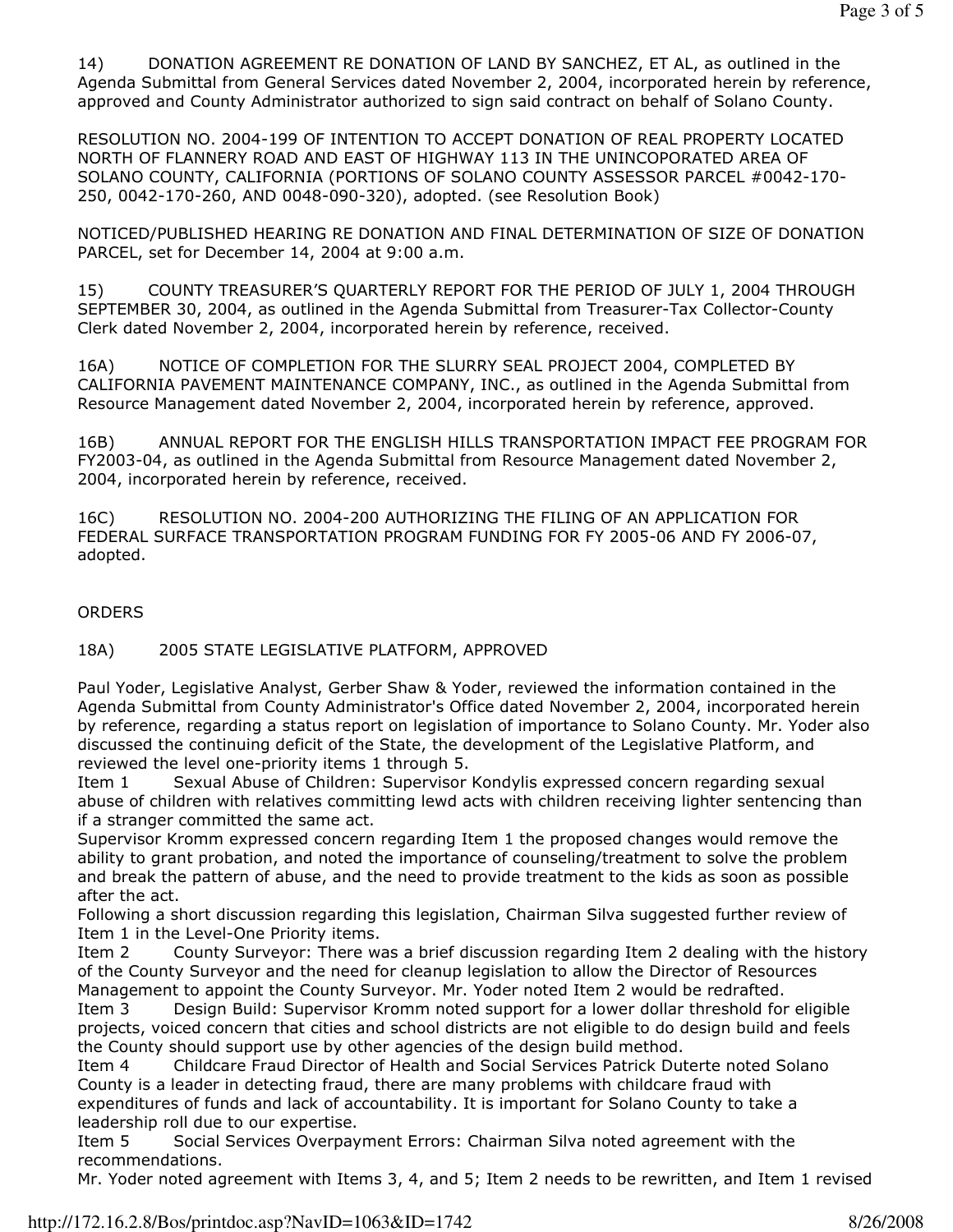language will be brought back to the Board after further review.

Supervisor Kromm discussed the possible expansion of organized health care, some resistance in the legislature due to the bad perception of HMO's, noted the high customer satisfaction of the Partnership Health Plan, and the need for added education to eliminate the bad perception and expand health care access.

Chairman Silva noted Solano County was the second county in the State to do this, discussed a brief history of the program, expedited payment to the providers.

Supervisor Kromm noted the Partnership is now working at a loss due to reimbursement rates getting cut, concern with the decrease of reimbursement by the doctors, the need to increase the membership, and the need for Sacramento to hear how well this program is working.

Supervisor Kondylis discussed Kaiser Permanente being touted as a model HMO for the Country, which the Partnership Health Plan operation is very similar. Supervisor Kondylis expressed continued concern with the lack of data gathering for the number of children that are exposed to family violence and feels age and gender collection would be sufficient; this information is important to stressing the serious impacts family violence has on children throughout their lives.

Mr. Duterte noted witnessing violence does have an impact on children, we do need to show gathering that data will make a difference and suggested conducting a pilot to demonstrate what the impact of gathering this data and the longitudinal impacts of what happens with these children; this could demonstrate to the full legislature that it will make a difference to collect this data on a State wide basis. Mr. Duterte agreed to work with Mr. Yoder for possible development of a pilot program in several counties.

Supervisor Kromm noted regarding Item 37 the wording "Proposition A" needs to be replaced with "the Early Growth Initiative".

Donald Tipton, Vallejo, noted he is glad to see this support for Item 26 the restoration of the Vallejo Veterans Building Item 27, funding for the former County Free Library, Item 31 to maintain full funding for the Public Library, does not understand Item 34 exempting the County Librarian from Civil Service, and regarding Attachment G questioning why previous legislation for library funding is not being adhered to.

 Mr. Yoder noted there is not a requirement in statute that the Library Foundation be funded at any certain level and has risen and fallen since the original legislation was enacted, and funding for the Old County Free Library is really a capitol need. One piece of legislation if for operating costs and the other for capitol/infrastructure needs.

 Relative to the Long-Term Objectives on page 5, Supervisor Kondylis posed questions for the State buyout of the Courts, and the buyout of the County buildings the Superior Court occupies, responding County Administrator Michael Johnson feels that Solano County is next on the list for buyout by the State that would eliminate the maintenance of effort of approximately \$9 million. John Taylor, County Administrator's office, noted legislation SB 1732 sets the stage to transfer court facilities to the State, discussed the equity share of the buildings occupied by the Courts, transfer of costs for the buildings, and the State will have to pay for the space the courts currently do not occupy.

#### 18B) RESOLUTION NO. 2004-201 AMENDING THE ALLOCATION LIST (1.0 LIMITED TERM BOARD CLERK/EXECUTIVE ASSISTANT, 1.0 MANAGEMENT ANALYST/SENIOR MANAGEMENT ANALYST), ADOPTED

 County Administrator Michael Johnson reviewed the information contained in the Agenda Submittal from his department dated November 2, 2004, incorporated herein by reference, regarding adding a Limited Term Board Clerk/Executive Assistant and one Management Analyst/Senior Management Analyst, noting this action would allow training time for the replacement Board Clerk prior to the retirement of the current Board Clerk and to add an additional Management Analyst to deal with the increased workload.

 Supervisor Kromm requested the vote for the positions be separated, noting concern adding the Management Analyst/Senior Management Analyst position outside the budget scope.

 On motion of Supervisor Kondylis and seconded by Supervisor Forney, the Board acted to adopt Resolution No. 2004-201 and approve the addition of the position of Limited Term Board Clerk/Executive Assistant. So ordered by a vote of 5-0.

 Supervisor Kondylis noted Management Analyst vacancies in the CAO's office, and the importance of keeping these positions filled.

 On motion of Supervisor Kondylis and seconded by Supervisor Forney, the Board acted to adopt Resolution No. 2004-201 and approve the addition of the position of Management Analyst/Senior Management Analyst. So ordered by a vote of 4-1, Supervisor Kromm voted no.